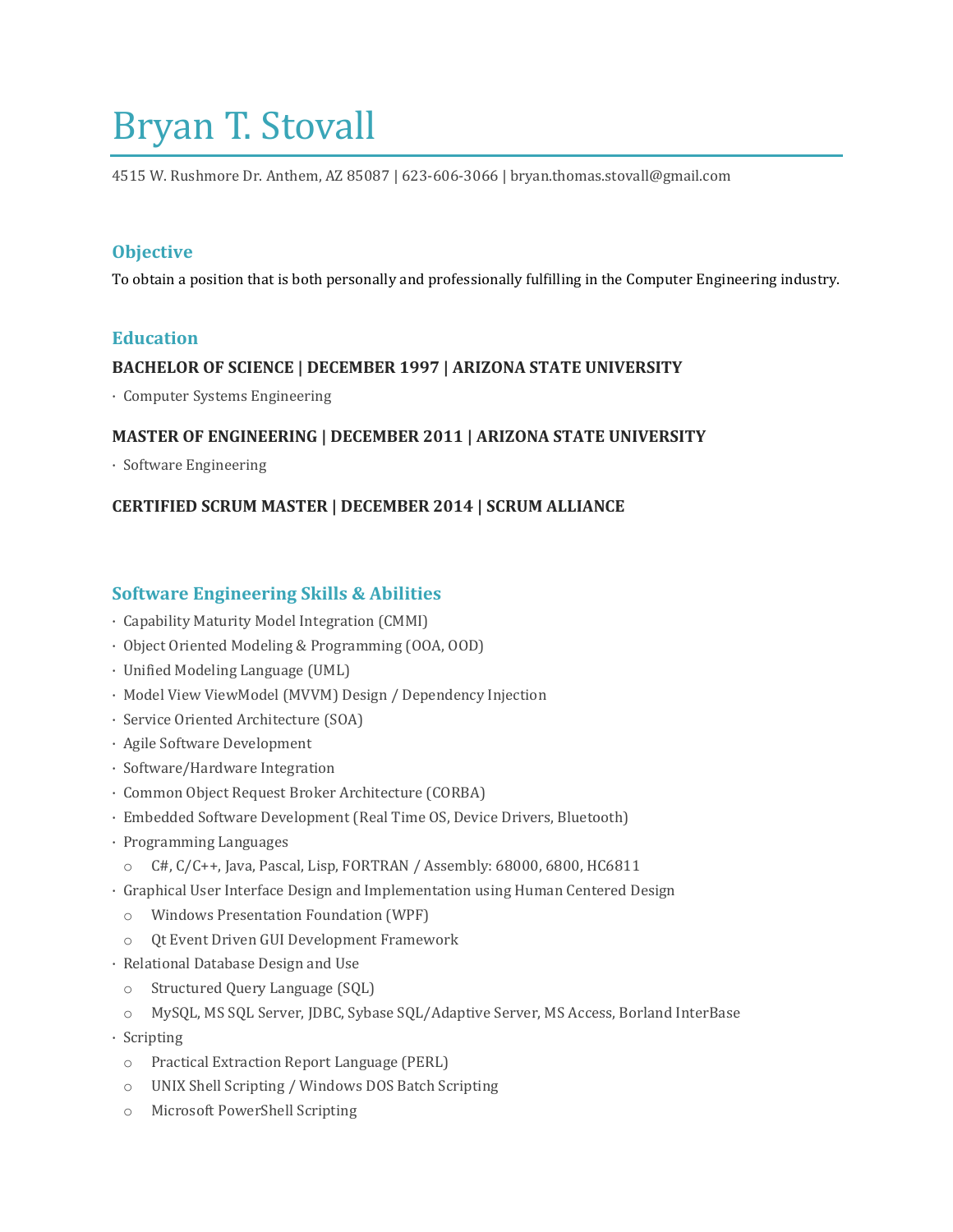- · Integrated Development Environments (IDEs)
	- o Microsoft Visual Studio 2005- 2017
	- o Android Studio, Eclipse, IAR Workbench, Borland JBuilder, Sybase PowerBuilder
- · Networking
	- o Open Systems Interconnection (OSI) Layered Networking
- o Client/Server Application Development
- · Internet/Web Development
	- o LAMP Stack (Linux, Apache, MySQL, PHP)
	- o HTML 5, CSS 3.0, XML / Hypertext Preprocessor (PHP) / Active Server Pages (ASP), VBScript
- o Common Gateway Interface (CGI) / JavaScript, Java Applets, JDBC, Java Servlets
- · Operating Systems
	- o Operating System Architecture / Design
	- o UNIX, Linux / Windows 95->10 / VxWorks, Liberty
- · Applications
	- o Microsoft Office Suite (Word, Excel, PowerPoint, Outlook, Visio, Access, Publisher)
	- o Source Control: Git / Subversion (SVN) / ClearCase
	- o Jenkins Automated Build Server
	- o Adobe Tools (Premiere, InDesign, Photoshop, Illustrator, Dreamweaver, Fireworks)
	- o Editors: vi, Emacs, Notepad++
	- o Firefox & Chrome (Including Developer's View), Thunderbird, FileZilla
	- o Debuggers: GNU Debugger (GDB), Purify
	- o Object Team (Object Oriented Modeling & Design Tool)
	- o Graphic Design/Manipulation: Inkscape

## **Hardware Engineering Skills & Abilities**

- · Computer System Architecture & Design Including:
	- o Digital Logic / System Components (RAM, ROM, BUFFERs, I/O Devices)
	- o Knowledge of PC Hardware
	- o Raspberry Pi Single Board Computer / Raspbian OS
	- o Arduino Open-Source Electronics Platform
	- o Knowledge of Peripheral Component Interconnect (PCI) Bus Architecture
	- o MCP750 Computer Board, MCP750 PPC, Motorola 68000, HC6811, 6800 Microprocessors
	- o Communications Systems Analyzer, Oscilloscope, Spectrum Analyzer, Logic Analyzer

## **Professional & Personal Skills**

- Self-Motivated / Team Player Attitude
- Active Security Clearance
- Exceptional Communication & Presentation Skills
- Proven Technical Writing Skills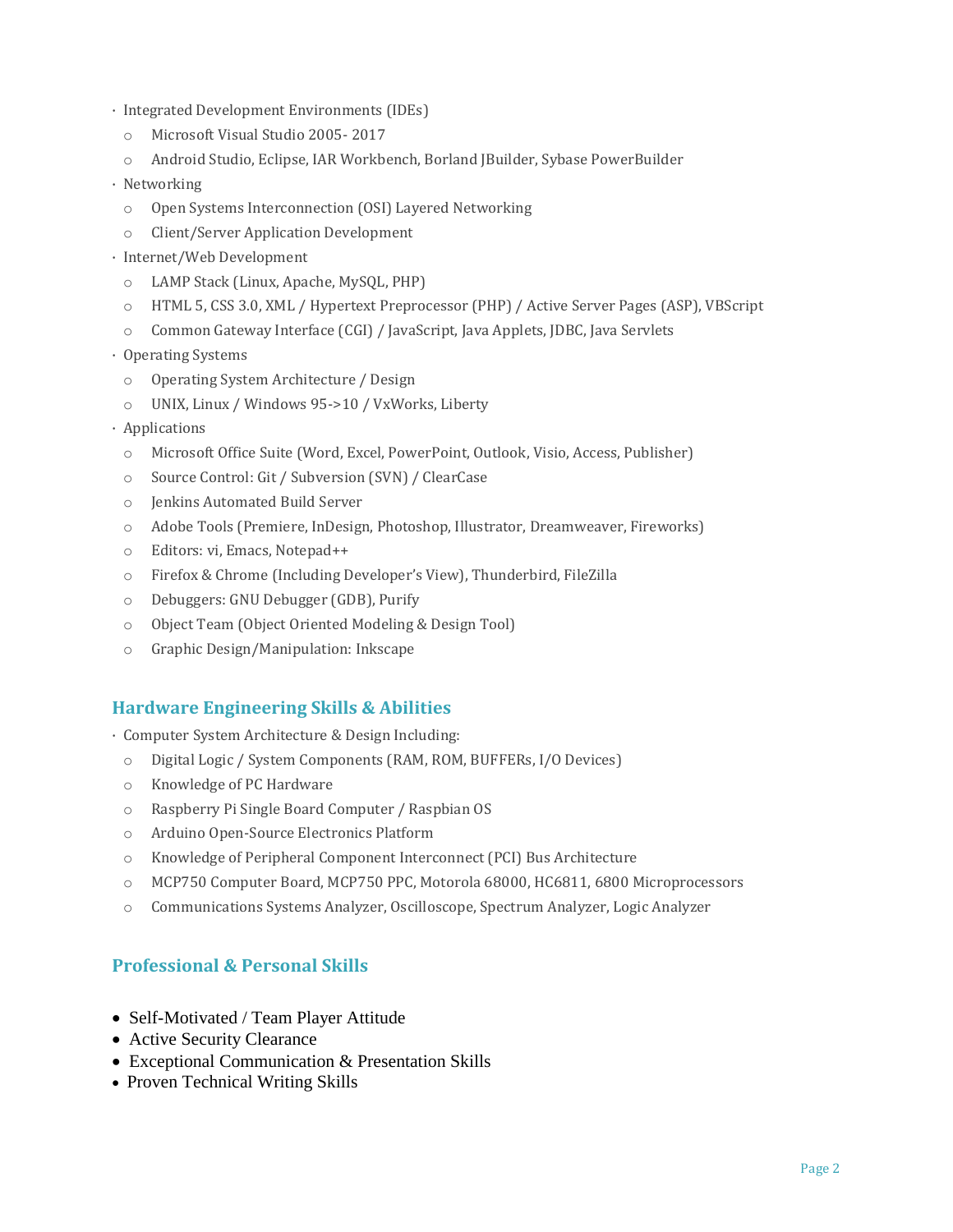# **Experience**

## **SENIOR ADVANCED SOFTWARE ENGINEER | GENERAL DYNAMICS C4 SYSTEMS/RANGE PROGRAMS | NOVEMBER 2017 – PRESENT**

#### **RANGE DEVELOPMENT**

- · Developed Client and Server in .net/C# using Google based Remote Procedure Call (gRPC) Architecture to monitor and report Service Performance Data
- · Developed Module for Range Viper Console using Prism/MVVM to present real-time service performance data in a WPF based GUI for multiple systems in a distributed environment.

#### **TEST / INTEGRATION**

- · Traveled to U.S. Naval Air Systems Command (Patuxent River, MD) to receive training for the Next Generation Threat System (NGTS) usage and software development
- · Created C++ Plugin for NGTS that allowed for extraction of simulation scenario data
- · Created C++/C# Bridge using Google Protocol Buffers to integrate external data for Application Test and Verification.
- · Developed and Executed Formal Acceptance Tests (FAT) test for Australian Customers.
- · Traveled to Huntsville, AL to receive training for the FLexible Analysis Modeling and Exercise System (FLAMES)

#### **MOBILE APP DEVELOPMENT**

- · Updated ARES CREWS Android application using Java programming language
- · Redesigned Radar View showing Geolocation of Tracked Entities
- · Traveled to Multinational Aircrew Electronic Warfare Tactics Facility Polygone (Germany/France Border) to deploy updated Android App

#### **CORE DEVELOPMENT**

- · Develop Memory-Managed Wrappers using C++/CLI for existing Unmanaged C++ Libraries to allow their use in a Memory-Managed Runtime Environment with .net/C#
- · Created/Maintained Jenkins Based Automated Build Server capable of producing entire line of software products from a Git Source Controlled Environment.

#### **STAFF SOFTWARE ENGINEER INFORMAION ASSURANCE (IA)| GENERAL DYNAMICS C4 SYSTEMS/TGS | OCTOBER 2015 – OCTOBER 2017**

- · Applied security updates (automated and scripted) to update Windows based computers to satisfy DoD Security Technical Implementation Guide (STIG) Requirements.
- · Implemented Windows PowerShell scripts to automate the application of security updates and patches.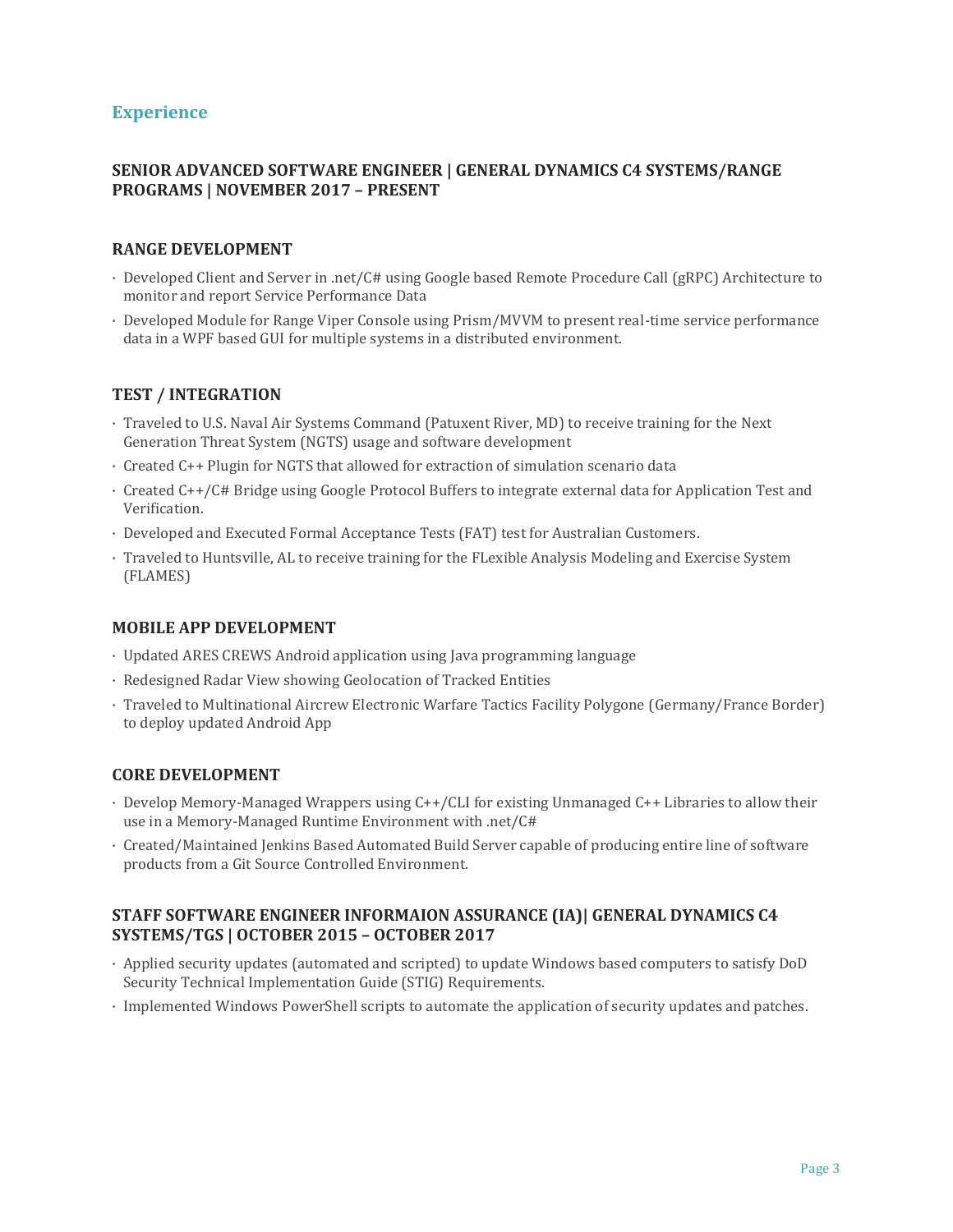## **STAFF SOFTWARE ENGINEER | GENERAL DYNAMICS C4 SYSTEMS/RESCUE 21 | MARCH 2014 – OCTOBER 2015**

- · Analyze and Resolve Problem Correction Reports in Service Oriented Architecture
- · Redesign System Test tool in .Net/C#/WPF used to test system coverage of target vessels
- · Implemented WPF based GUI to facilitate loading of encryption keys onto secure system

## **RADAR PLATFORM CLIENT LEAD SOFTWARE ENGINEER | GENERAL DYNAMICS C4 SYSTEMS/RANGE REPLACEMENT RADAR PROGRAM | OCTOBER 2013 – MARCH 2014**

- · Develop complex application using .Net/C#/WPF providing GUI to allow operator quick status of testing range and configure radars for mission.
- · Work with Customer to gather system requirements and develop enhancements
- · Derive Software Level Requirements from Subsystem Requirements.
- · Work with Hardware counterparts to develop test/integration tool.
- · Utilize Microsoft Prism & Microsoft Unity Dependency Injection Container

## **ADVANCED RANGE ENHANCEMENT SYSTEM SOFTWARE ENGINEER | GENERAL DYNAMICS C4 SYSTEMS/RANGE RADAR PROGRAMS| JUNE 2013 – OCTOBER 2013**

- · Develop complex graphing using .Net/C#/WPF tool to plot recorded data for post mission analysis.
- · Utilize Infragistics WPF Libraries to present high density plot allowing on-the-fly scaling and customization.
- · Implement C++ wrapper for Geographic Translator (GeoTrans) to convert between various geospatial coordinate systems.

## **DDS INTEGRATION LEAD SOFTWARE ENGINEER | GENERAL DYNAMICS C4 SYSTEMS/TACTICAL AIRSPACE INTEGRATION SYSTEM| SEPTEMBER 2011 – MAY 2013**

- · Design and Implemented Interface to Army Data Dissemination Service to integrate data provided by various mission entities into the TAIS System.
- · Develop PERL script to parse entire project code base and scrub sensitive information
- · Develop an application that implements a plug-in architecture and provide a GUI implemented using .Net/C#/WPF to facilitate the integration of various data sources into the TAIS system.

## **LW LAPTOP AUDIO CAPABILITIES LEAD SOFTWARE ENGINEER | GENERAL DYNAMICS C4 SYSTEM/LAND WARRIOR| FEBRUARY 2006 – SEPTEMBER 2011**

- · Design, Code, and Test Land Warrior Laptop Audio System using .Net/C#/WPF
- · Design, Code & Test Embedded SW Applications in a C++/Linux environment
- · Integrate Complex Software/Hardware Systems
- · Design, Code & Test GUI Applications using QT running on an Embedded Linux OS
- · Provide tech support to colleagues/business partners developing military applications
- · Manage Subcontractor Relationships
- · Travel to U.S. Army bases to facilitate the installation and integration of Land Warrior Gateway into military vehicles.